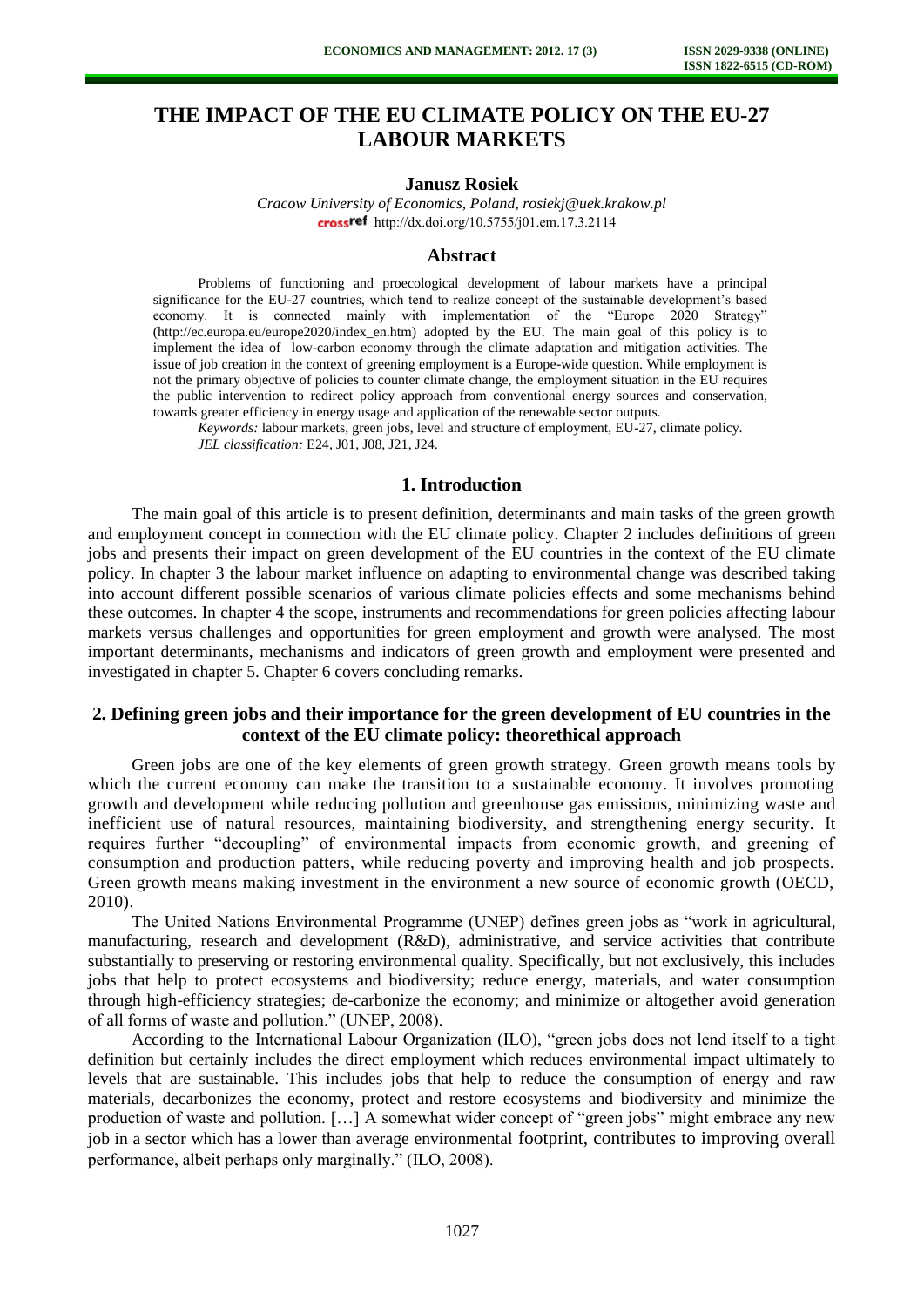In the opinion of the European Commission (EC) to direct employment effects in green industries, greening the economy can have indirect effects in other areas, such as substituting environmentally inefficient jobs, contributing to the greening of existing jobs, and eliminate existing jobs as well as establishing new jobs. In addition, indirect knock- on effects may ripple through the economy and affect other parts of the labour market via price, wage and income effects. (EC, 2009).

Green jobs reduce the environmental negative impact of enterprises and economic sectors, ultimately to levels that are sustainable. Green jobs are found in many sectors of the economy from energy supply to recycling and from agriculture and construction to transportation. They help to cut the consumption of energy, raw materials and water through high-efficiency strategies, to de-carbonize the economy and reduce greenhouse gas emissions, to minimize or avoid altogether all forms of waste and pollution, to protect and restore ecosystems and biodiversity (UNEP, 2008, p. 5).

#### **3. The labour market impact of adapting to environmental change**

Employment levels and structures will not only be affected by polices aiming at environmental sustainability, but also by the need to adapt to climate and other environmental changes that are already happening now. These may become worse in the future, depending on the degree and success of mitigation strategies. On the one hand, climate and other environmental change destroy certain production factors (e.g. farm lands, touristic resorts, and fish stocks) and disrupt production processes (e.g. through hurricanes and flooding) which leads to the reallocation of labour and capital across and within sectors and regions. On the other hand, climate change can create new job opportunities as new markets emerge in specific sectors or regions and investments are made to cope with the changing environment. It should be borne in mind though that the capacity for effective adaptation is limited and is likely to entail, from a certain point onwards, very high social, environmental and economic costs (EMCO, 2010, p. 6).

Studying the complex set of direct and indirect effects of job creation and destruction requires the use of economic models in which scenarios of none environmental policy intervention are compared to those which do involve environmental policies. In principle, the more direct effects of climate policies could be monitored in a rather straightforward way through statistical indicators on employment in specific green activities. In practice however, there are severe limitations in the availability of comparable and good quality data even for specific green sectors. These data could include, for example:

- employment in energy intensive production sectors and energy production based on fossil fuels (*negative direct effect*),
- employment in renewable energy sectors (*positive direct effect*),
- employment in manufacturing of clean technology components (*positive direct effect*)

In addition to instances of direct job creation or destruction, there are indirect employment effects that need to be taken into account. They are however much more difficult to estimate and depend on the type of green policies and instruments applied, and on the ability of labour markets and their institutions to cope with and facilitate structural change (EMCO, 2010, p. 6). Table 1 illustrates different possible scenarios of various climate policies and some mechanisms behind these outcomes:

- *scenario A* describes "net loss of jobs" outcome with a high loss of jobs in "dirty" industries which is not matched by the creation of new jobs in green activities,
- *scenario B* "green jobs but lower productivity": implies moderate carbon leakage but higher energy price and lower real income, probably lower productivity – depends on whether positive effects dominate negative indirect effects or not,
- *scenario C* implies "loss of dirty jobs" compensated by higher productivity (in green or other sectors),
- *scenario D* would be the "green growth" scenario (EMCO, 2010, p. 7).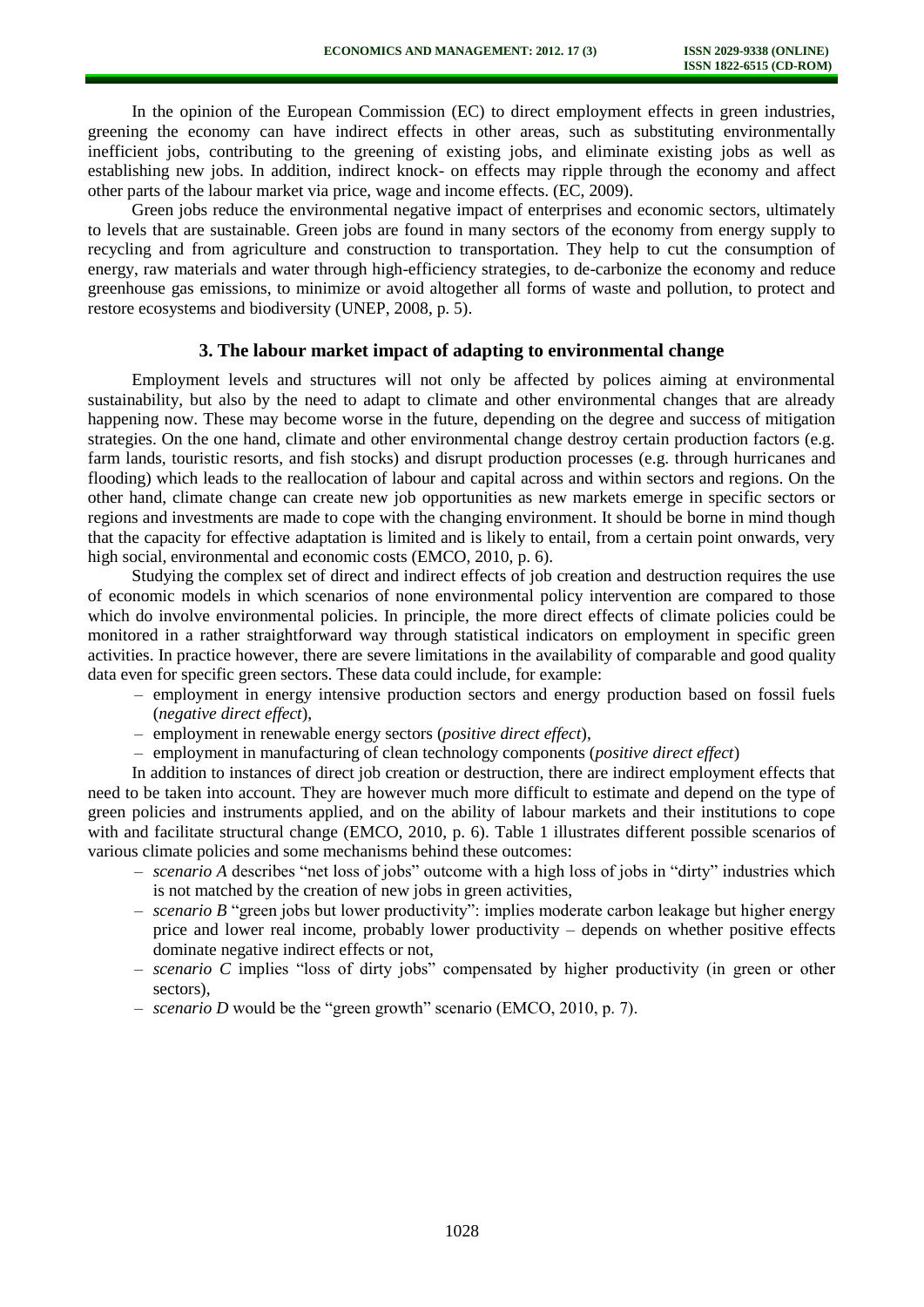| <b>Various</b><br>outcomes of<br>climate policies | <b>Mainly negative direct effects</b>                                                                                                                                                                                                                                                                                   | <b>Mainly positive direct effects</b>                                                                                                                                                                                                                                                                                                                                                                                                          |
|---------------------------------------------------|-------------------------------------------------------------------------------------------------------------------------------------------------------------------------------------------------------------------------------------------------------------------------------------------------------------------------|------------------------------------------------------------------------------------------------------------------------------------------------------------------------------------------------------------------------------------------------------------------------------------------------------------------------------------------------------------------------------------------------------------------------------------------------|
| <b>Mainly negative</b><br>indirect effects        | A. "Loss of jobs"<br>- green energy with higher energy cost<br>- higher price on carbon (fossil fuels)<br>- carbon leakage<br>-strong decline of traditional "dirty"<br>production<br>- not enough new low carbon or green<br>activities<br>- lower GDP and real income; negative<br>feedback effects                   | B. "Green jobs but lower productivity"<br>- no significant carbon leakage <sup>1</sup><br>- direct job losses moderate<br>- increase of renewable energy<br>- increase of low carbon jobs<br>- lower real income and negative indirect effects<br>- lower productivity<br>- the overall effect on employment is sum of mainly<br>positive direct effects and negative indirect effects                                                         |
| <b>Mainly positive</b><br>indirect effects        | C. "Loss of "dirty" jobs<br>- direct job losses ("dirty" production)<br>- carbon leakage<br>- some but not high enough increase of<br>renewable energy and low carbon jobs<br>- positive indirect effects through higher<br>productivity which compensates the<br>negative real income effect of higher<br>energy costs | D. "Green growth"<br>- new efficient green or low emission energy<br>production<br>- no significant carbon leakage<br>- new productive activities in industry sector (energy<br>efficient technology, greener production in traditional<br>sectors), fully compensating the loss of jobs in "dirty"<br>production<br>- increased or not at least decreased productivity<br>- no negative effect on GDP, real income and long-run<br>employment |

**Table 1.** Direct and indirect employment effects of climate policies – different scenarios

*Source:* EMCO, 2010, p. 7

l

# **4. The scope, instruments and recommendations for green policies affecting labour markets vs. challenges and opportunities for green employment and growth**

OECD's Green Growth Strategy (Miranda G. et al. (2011), p. 77-78) identify several functions that government can pursue to enable green growth. In its deliberations during the study visit, the team of experts found several areas within these tenets that it believed government policy and practice were insufficient in enabling green growth in countries and regions. In broad terms, these areas include:

- lack of a clear definition of the green economy and green jobs,
- insufficient public awareness of green jobs as a driver of future growth,
- need for greater leadership on the part of government to champion green growth,
- confusing administration of some policies stemming from poor coordination among levels of government (including the European Union),
- unsuccessful attempts at forming meaningful public/private partnerships,
- missed opportunities to provide funding to green business start-ups and incentives to green industries to develop more fully.
- weak institutional capacities at regional and local levels to understand, endorse, define and deliver green growth policies and programmes.

By identifying these areas, one can state that the government has failed to address these issues. The government could do more in these areas, based upon the interviews and the experts' knowledge of practices and initiatives undertaken by governments in other parts of the world. (Miranda G. et al., 2011, p. 78).

Employment policies will have to address these much broader impacts of greening the economy and take into account the interdependence between the economic, ecological, and even social dimension of the issue. For policy purposes, it is useful to avoid activity-based definitions of green jobs which would run the risk of focusing on a too narrow area of the economy. Instead, it proposes to take a broad policy-based approach that acknowledges the complex inter-linkages between climate change and environmental sustainability on the one hand, and labour markets on the other hand. There are two broad groups of policy instruments for addressing the environmental challenges: pricing and non-pricing instruments. Both can have

 $1$  carbon leakage occurs when there is an increase in carbon dioxide emissions in one country as a result of an emissions reduction by a second country with a strict climate policy.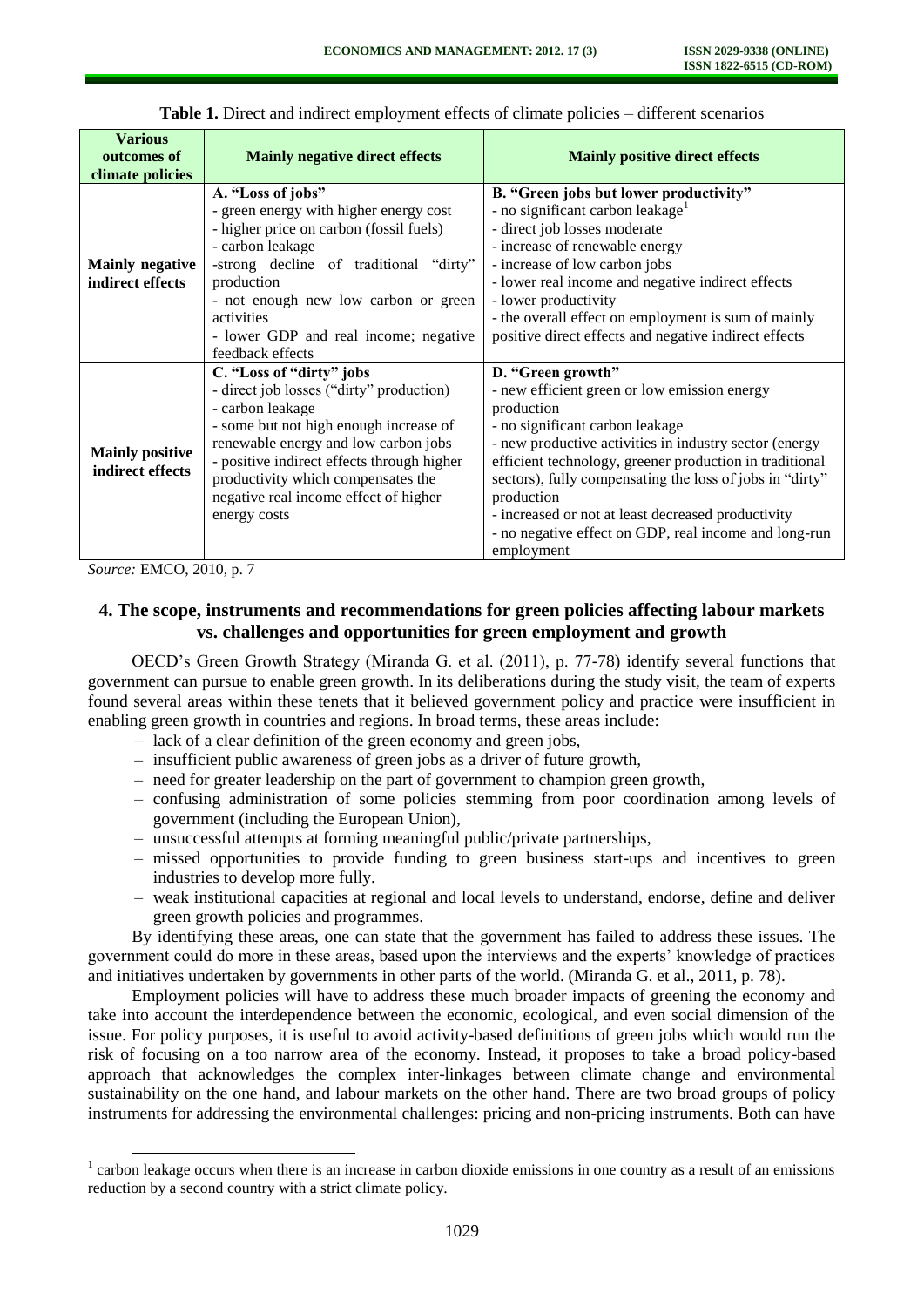a significant effect on employment. In addition, the regional and sectoral distribution of labour will also be affected directly by climate and environmental changes. Economic or market-based instruments (including pricing instruments) essentially aim at imposing a price on environmentally harmful aspects of production and consumption, thus providing incentives to producers for internalizing the external costs of environmentally harmful behaviour. Economic instruments include (EMCO 2010, pp. 4-5):

- taxing environmentally harmful activities or production factors,
- charges and tradable permits (e.g. emissions trading schemes),
- subsidies promoting environmentally friendly production (while phasing out subsidies for
- environmentally harmful inputs and products).

Non-pricing instruments try to influence the behaviour of economic consumers, companies and individuals by other means than price signals. They include for example:

- regulatory measures (e.g. technical standards on car emissions, industrial pollution, product ingredients etc., eco-design i.e. introduction and monitoring of minimum energy-efficiency standards: eco-labelling, i.e. labelling of products and services),
- awareness raising and promoting the consumption of green products,
- research and technology development for more environmental use of resources,
- stimulation of transfer of knowledge and information,
- fostering voluntary environmental agreements between industries,
- completion of the internal market in the EU,
- green public procurement.

The OECD Strategy provides a set of principles, tools, and recommendations that are intended "to assist governments to identify the policies that can help achieve the most efficient shift to greener growth" (OECD, 2010, p. 9). The strategy provides a framework to help "ensure that green growth policies contribute to greater economic integration, technology co-operation and reduced pressure on scarce environmental resources" (OECD, 2010, p. 9). An important component of the strategy is the role of government policy in an effective transition toward greener growth, with an emphasis on the importance of co-ordination among government units and the need for meaningful partnerships between government, the private sector, and educational institutions.

Strategies and practices to enable green growth, according to the OECD Growth Strategy, require a mix of policy instruments, including market-based approaches, regulations and standards, measures to incentivize R&D, and information-based instruments to facilitate consumer choices. The OECD Green Growth Strategy recognizes that green growth initiatives need to be embedded in a coherent, integrated strategy covering demand and supply aspects, both economy-wide and at the regional and sectoral levels (Miranda et al., 2011, p. 74).

The government sector has a key role in enabling green growth. It must pursue policies that provide proper incentives to develop green technologies and form green businesses, ensure that market pricing signals are not distorted by misdirected government policy, and make available sufficient resources to shift the economy from its current trajectory of intensive carbon dependency to one that is much more dependent on greener technologies and consumption practices (Miranda et al., 2011, p. 74). The detailed recommendations for economic policy could be the following (Miranda et al., 2011, pp. 90-94):

- setting definitions and objectives to better support the green economy,
- building capacities on the green economy,
- improving the coordination of policies and programmes,
- effectively supporting the development of green markets,
- supporting green entrepreneurship.

# **5. The most important determinants and indicators of green growth in EU countries**

A natural starting point for defining green growth indicators is the sphere of production where economic inputs are transformed into economic outputs (goods and services) (Figure 1). The most important indicators are connected mainly with:

- environmental and resource productivity, representing the volume of output per unit of services from natural assets,
- greenhouse gas emissions (GHG) emissions per unit of GDP or per employee,
- the share of total environmental tax revenues in total revenues from taxes.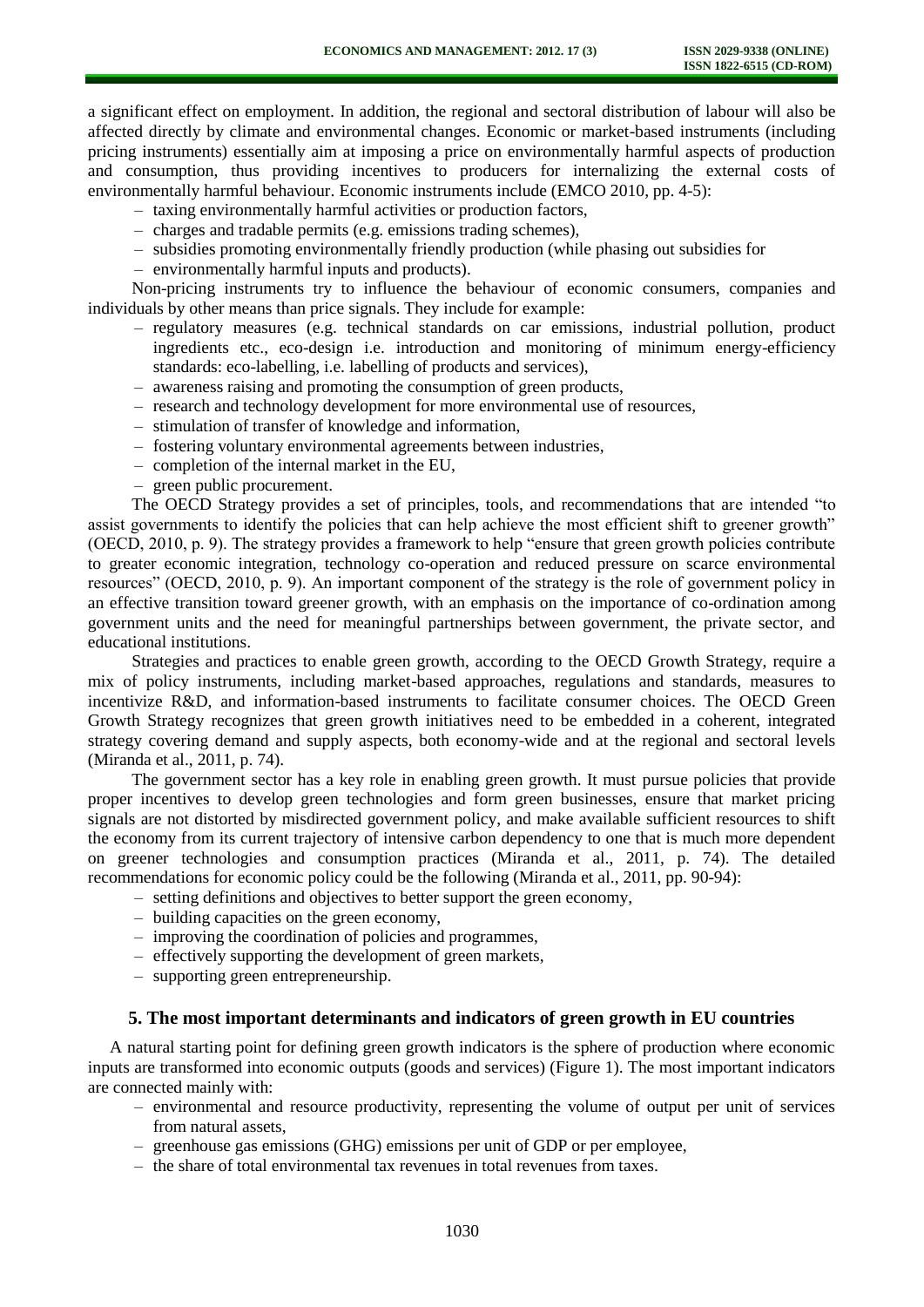

**Figure 1.** Framework for green growth indicators *Source:* OECD, 2011b, p. 115

As shown in Figure 2 for the case of CO2 emissions, the growth rates of GDP and other measures of output tend to outstrip the growth rates of environmental inputs into the production system or the need for sink services provided by the environment to human less environmentally harmful economic growth. activity. Rising environmental productivity is a necessary but not sufficient condition for pursuing less environmentally harmful economic growth. For this, rising productivity should be accompanied by absolute declines in environmental services in those areas where there is unsustainable use of environmental assets. A second message that arises here is that although such absolute "decoupling" has occurred in some countries and in some areas, it is less prevalent than relative decoupling. Cases of absolute decoupling in OECD countries are, for example, found for emissions of acidifying substances and related trans-boundary air pollution (OECD, 2011b, p. 117).





Figure 3 illustrates the share of employment in the three core sectors of interest for a selection of European countries and the United States in 2002 and in 2007, as well as the average annual growth rate between these two points in time. The evolution of employment differs significantly among countries.

Nordic countries (Finland, Sweden), Spain and Italy stand out, while some large economies such as the United States or Germany appear stable. In Central Europe, Hungary, Czech Republic, Slovenia the data reveal a quite high share of employment in purely green sectors (OECD, 2011a, p. 30).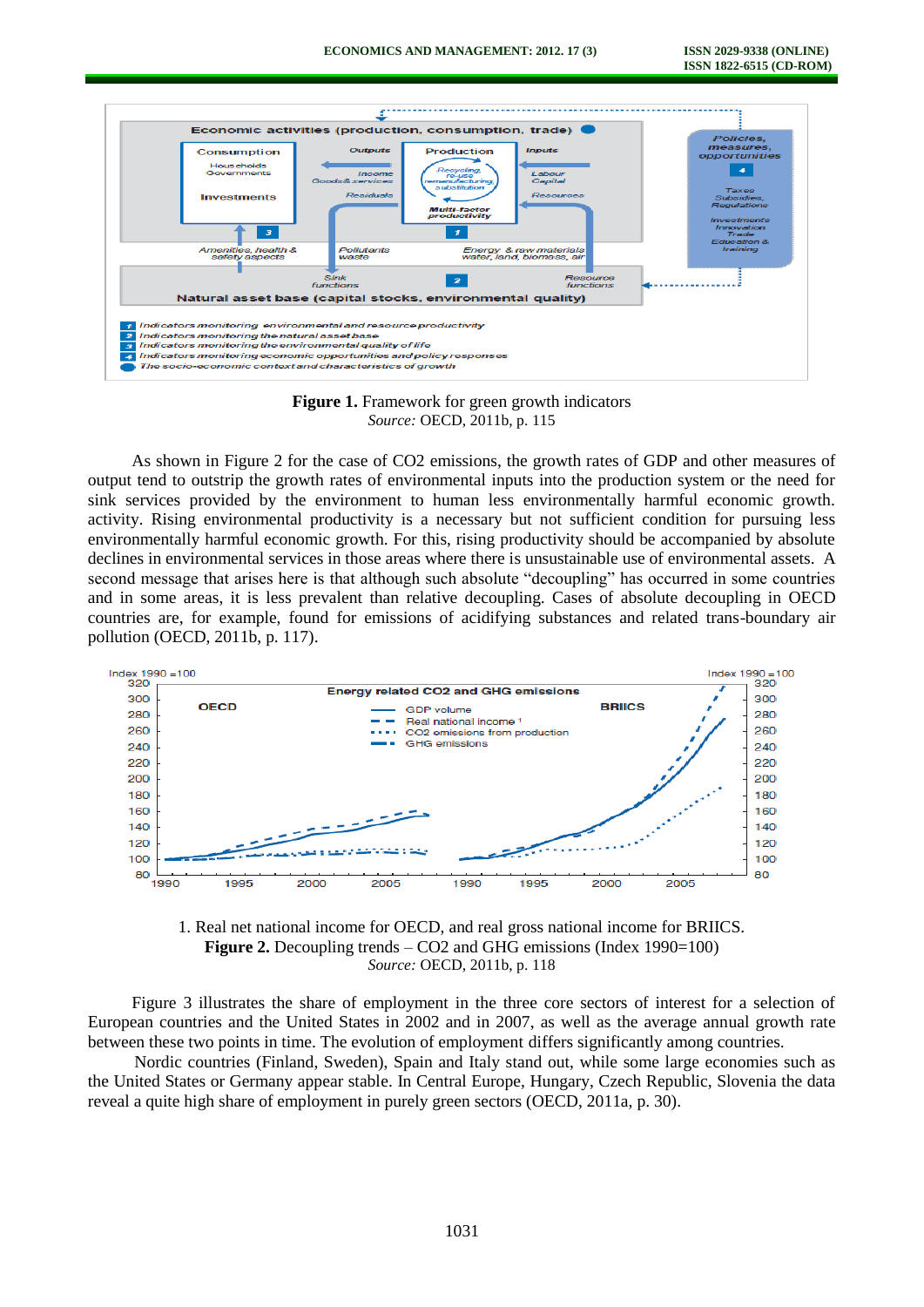

\* Total economy corresponds to ISIC Sectors 10 to 74, excluding Sectors 65 to 67 ISIC 37: Recycling

ISIC 41: Collection, purification and distribution of water

ISIC 90: Sewage and refuse disposal, sanitation and similar activities.<br>Note: Employment figures in STAN are sourced from national accounts and may include adjustments for informal non-registered firms.

**Figure 3.** Share of employment in ISIC sectors 37, 41 and 90 in percentage of total economy, years: 2002 and 2007

*Source:* OECD Structural and Business Statistics (SDBS) Database, and STAN Database for ISIC Sector 90

Figure 4 illustrates the total volume of greenhouse gas emissions (GHG) as a share of gross domestic product (GDP) and the scale of this indicator's changes in years: 2000, 2004, 2007 and 2009. The EU New Member States (especially: Bulgaria, Romania, Estonia, Poland and Slovakia) were definite leaders taking into account relatively high emissions' levels and the range of their reductions. This indicates the effectiveness of the EU climate policy, but its goals must be considered in much broader context.



**Figure 4.** Total greenhouse gas emissions (GHG) as a share of gross domestic product (GDP) (in %), years: 2000, 2004, 2007, 2009 *Source*: own compilation based on Eurostat data

Figure 5 shows changes of GHG/GDP ratio in the same years. The scale of emissions per employee also decreased in the EU-27 and in almost all Member States (beside Lithuania, which increased its emissions per employee (except 2009) and Latvia which emissions stayed almost at the same level in analysed years). Although in two initial years of analysed period (2000 and 2004) this indicator was relatively high in many countries and also at the EU level. This shows a growing determination concerning implementation of the EU climate policy at least referring to the reduction of GHG emissions since 2007.